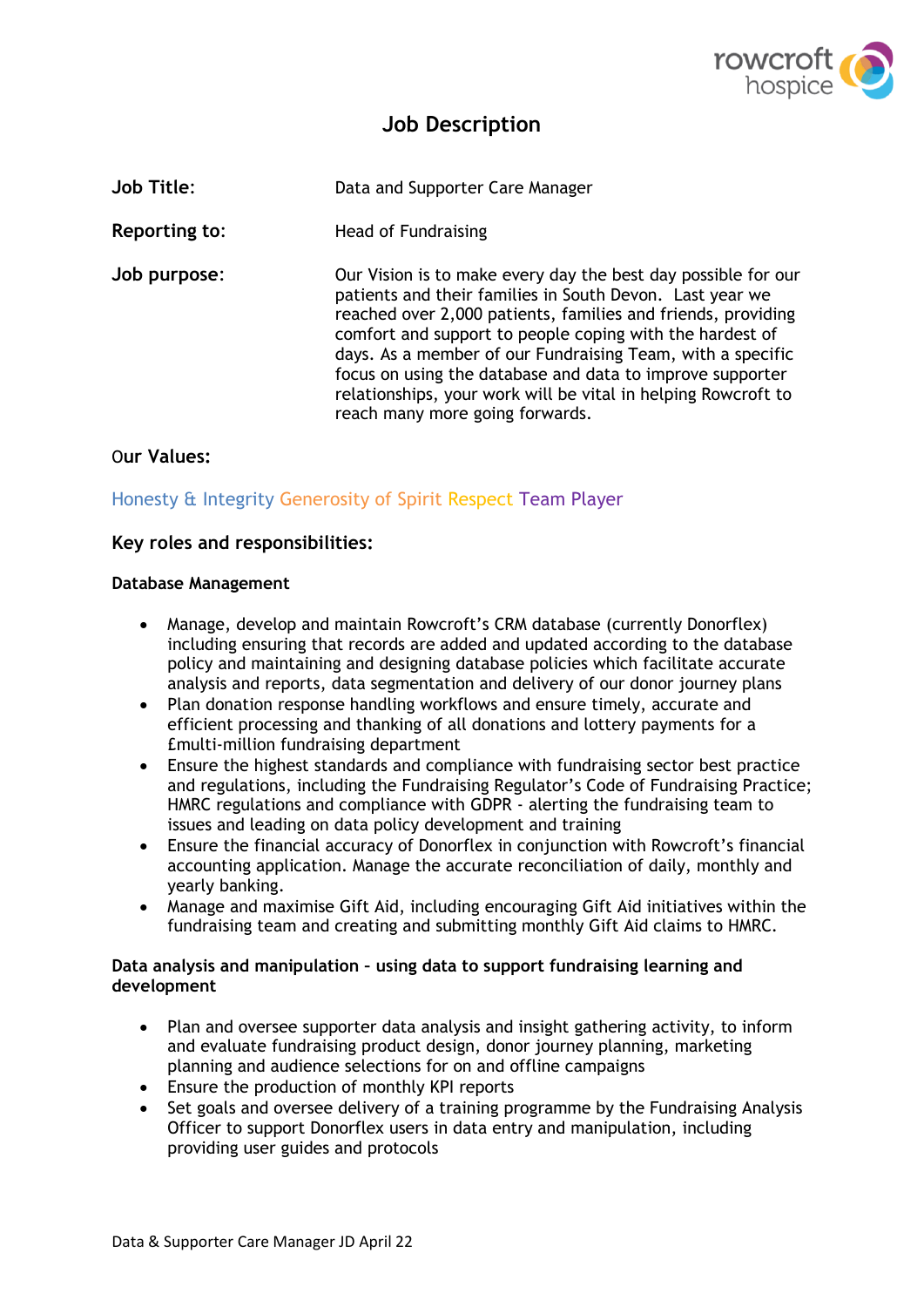#### **Development Projects**

- Work with fundraising colleagues to identify and implement opportunities to use the fundraising databases and the supporter care team resources to streamline and improve supporter care processes, including handling enquiries and response as well as delivering product benefits
- Assist in the design and testing of new supporter journey plans to specific groups of individuals not currently included in donor stewardship plans, including helping to identify these audiences, working with colleagues to ensure the design of appropriate donor journeys and providing them with support to deliver and evaluate initial pilots

## **Leadership**

• To line-manage 3 supporter care staff, a Fundraising Analysis Officer and occasionally volunteers

## **General responsibilities**

- Ensure all activity is to the highest standard to safeguard Rowcroft's organisational reputation. All activity should comply with relevant legislation, policies and practices including Data Protection legislation and Rowcroft policy and procedures relating to supporters.
- Actively participate in team meetings, contributing to strategy discussion and decisions that will be beneficial to the development of fundraising activities
- Monitor Supporter Care income and expenditure targets and provide regular progress reports and updates on performance against target
- Support the development of annual team plans and budgets with agreed personal and team targets, as well as monitoring and inputting into monthly and annual forecasts
- Work with staff across the hospice to develop and maintain good working relationships and to ensure there is a good awareness and support for the fundraising team's activities
- To maintain a good level of understanding of Rowcroft's activities and be an advocate of the hospice at all times
- Perform other duties as may be required by the Head of Fundraising

#### **Training, Education & Research**

- Promote a culture of learning and development and wellbeing, help to create an environment that is continually critically questioning practice and promoting learning
- Identify your own learning and development needs undertake continuous professional development and actively engage in clinical supervision, maintaining an objective and innovative practice.

This list can never be exhaustive but covers most of the work you'll be doing. What it can't replace is talent, initiative and a commitment to great customer service.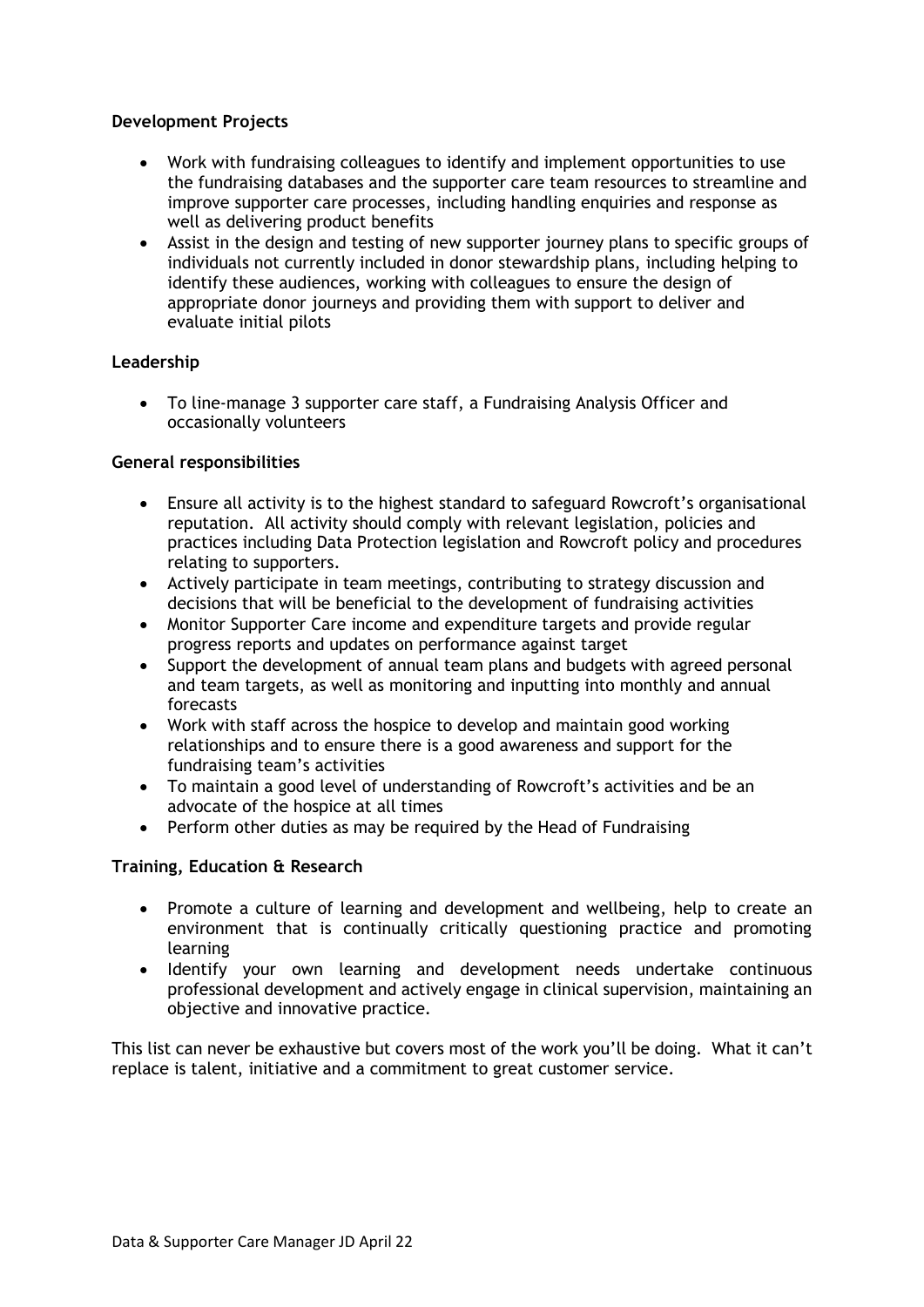#### **Infection Prevention**

All Rowcroft employees both clinical and non-clinical are required to adhere to the Infection Prevention and Control Policies and make every effort to maintain high standards of infection control at all times to reduce the burden of Healthcare Associated Infections, including MRSA.

You agree to the following responsibilities:

- 1. To decontaminate your hands prior to and after direct patient care or contact with the patient's surroundings;
- 2. To take part in mandatory infection control training provided;
- 3. To responsibly manage your own infections (other than common colds and illness) that may be transmittable to patients, including contacting Occupational Health for guidance.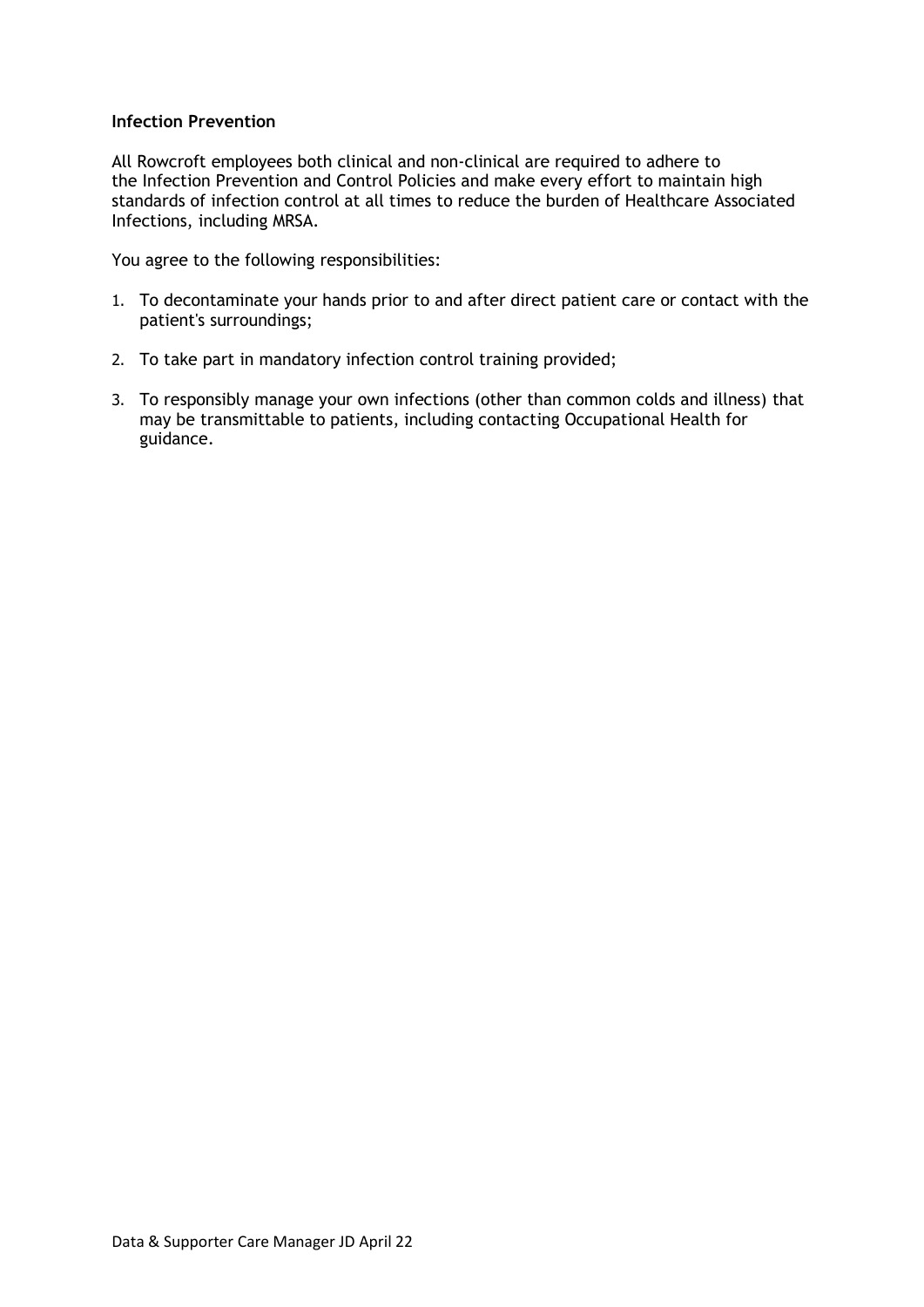# **PERSON SPECIFICATION Data and Supporter Care Manager**

| <b>Attribute</b>               | <b>Essential Requirements</b>                                                                                                                                                                                                                                                                                                                                                                                                                                                                                                                                                                                                                                                                                                                                                                                                                            | <b>Desirable Requirements</b>                                                                                                                                                                                                                                                                                                                                                                                            |
|--------------------------------|----------------------------------------------------------------------------------------------------------------------------------------------------------------------------------------------------------------------------------------------------------------------------------------------------------------------------------------------------------------------------------------------------------------------------------------------------------------------------------------------------------------------------------------------------------------------------------------------------------------------------------------------------------------------------------------------------------------------------------------------------------------------------------------------------------------------------------------------------------|--------------------------------------------------------------------------------------------------------------------------------------------------------------------------------------------------------------------------------------------------------------------------------------------------------------------------------------------------------------------------------------------------------------------------|
| Qualifications<br>and Training | Educated to A level or equivalent<br>$\bullet$                                                                                                                                                                                                                                                                                                                                                                                                                                                                                                                                                                                                                                                                                                                                                                                                           | Educated to degree level or<br>equivalent experience<br>Institute of Fundraising<br>Certificate or equivalent                                                                                                                                                                                                                                                                                                            |
| Knowledge<br>and Skills        | Good knowledge of database/CRM systems<br>$\bullet$<br>including segmentation, mailing queries,<br>imports, process design and reporting<br>Experience of providing supporter/customer<br>$\bullet$<br>care responses including processing<br>gifts/sales and enquiry fulfilment<br>Knowledge of regulatory environment for<br>fundraising including data protection, Gift<br>Aid and fundraising codes of practice<br>Excellent verbal and written communication<br>$\bullet$<br>skills<br>Excellent IT skills including using Excel<br>Ability to effectively plan and prioritise a<br>$\bullet$<br>complex and varied workload while meeting<br>deadlines.<br>Ability to line manage a small team<br>Ability to work across teams and<br>departments in a collaborative manner and<br>to proactively engage colleagues on<br>projects and initiatives | Understanding of the principles<br>and practices of acquisition,<br>donor journey development and<br>motivations for giving<br>Analytical skills<br>Direct marketing knowledge                                                                                                                                                                                                                                           |
| <b>Experience</b>              | Highly experienced in using a CRM database, $\bullet$<br>$\bullet$<br>including segmentation, mailing queries,<br>imports, process design and reporting<br>Experience in delivering or overseeing<br>$\bullet$<br>customer/supporter care and/or customer<br>relationship programmes<br>Experience of managing relationships with<br>third party software suppliers, such as<br>Just Giving, to ensure accurate and efficient $\vert \bullet \vert$<br>data transfer<br>Experience of designing systems and<br>$\bullet$<br>processes for supporter/customer care<br>Experience of interpreting complex data to<br>make evidence-based recommendations<br>Project management experience<br>٠                                                                                                                                                             | Using and adapting Donorflex or<br>similar fundraising database<br>system<br>Working in a charity<br>Setting and managing budgets<br>including reporting against<br>targets<br>Line management<br>Successfully working with<br>people to manage change<br>Experience of training others in<br>database skills<br>Experience of preparing<br>programmes of activity to<br>engage, inspire and retain<br>individual donors |
| Personal<br>Requirements       | Good understanding of Rowcroft's values<br>Be highly organised, with excellent project<br>and time management skills and able to<br>work on multiple complex projects, under                                                                                                                                                                                                                                                                                                                                                                                                                                                                                                                                                                                                                                                                             |                                                                                                                                                                                                                                                                                                                                                                                                                          |